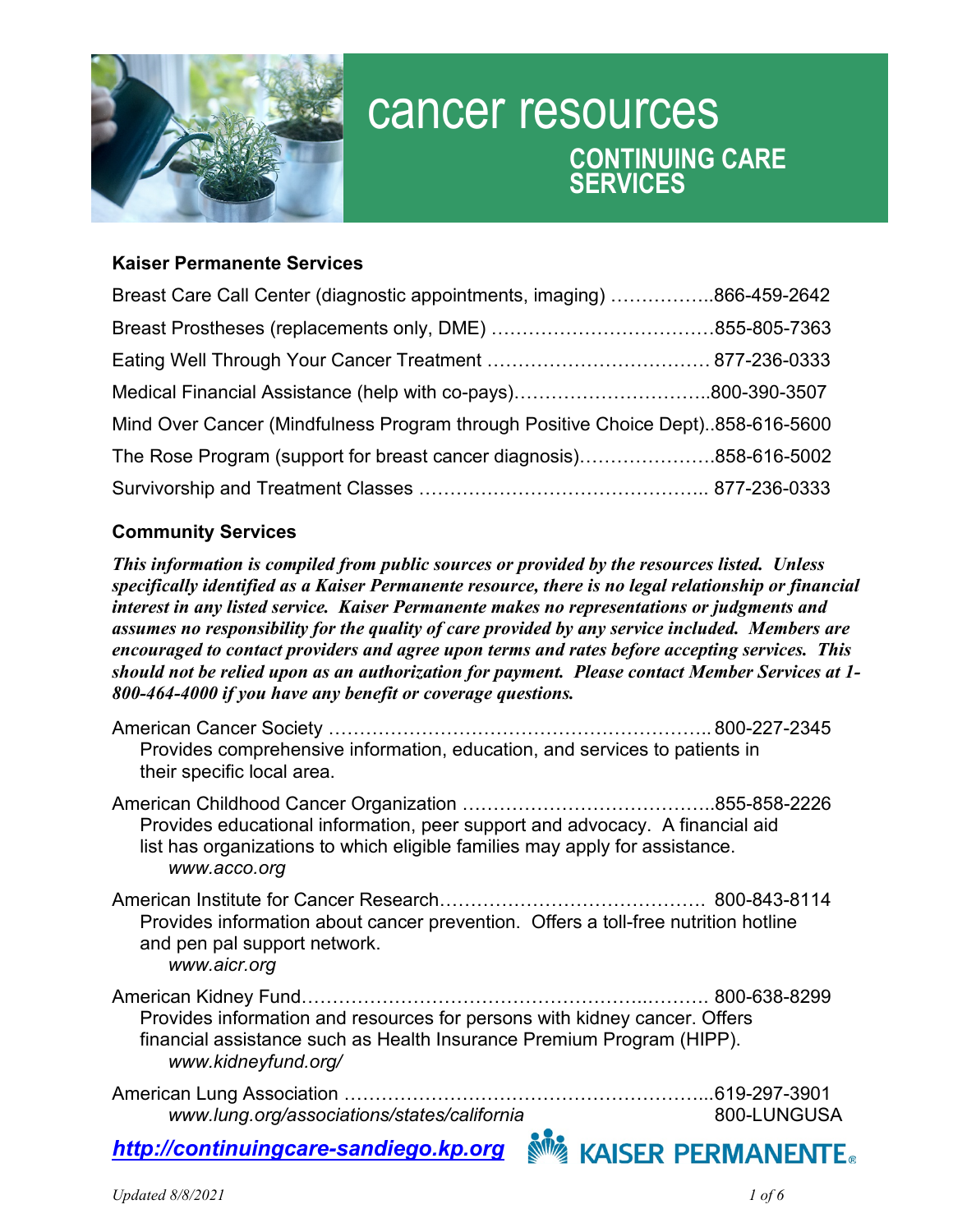| Blood & Marrow Transplant Information Network 888-597-7674<br>A free newsletter published on specific topics of interest to transplant patients,<br>donors and survivors, offers Caring Connections Program.<br>www.bmtinfonet.org                                                        |  |
|-------------------------------------------------------------------------------------------------------------------------------------------------------------------------------------------------------------------------------------------------------------------------------------------|--|
| Brave Beauty in the Face of Cancer - Sephora<br>Address the visible effects of cancer treatments with and tips in a 90-minute class.<br>Located in various stores across the nation. Sign up on website.<br>https://www.sephora.com, sephorastands.com                                    |  |
| Breast Cancer Angels<br>Charitable organization financially assisting people in treatment for breast cancer.<br>www.breastcancerangels.org                                                                                                                                                |  |
| <b>Breast Cancer Answers</b><br>A California organization that features artwork, personal stories and information<br>from persons touched by breast cancer. Information on clinical trials is also available.<br>www.breastcanceranswers.com                                              |  |
| Breast and Cervical Cancer Treatment Program (BCCTP)  800-824-0088<br><b>Department of Health Care Services</b><br>Medi-Cal: BCCTP Overview or www.dhcs.ca.gov, then search BCCTP                                                                                                         |  |
| Cancer Angels is an all-volunteer, non-profit organization in which over 90% of<br>the revenues go directly to help the person in need (stage IV any cancer)<br>www.cancerangelsofsandiego.org                                                                                            |  |
| CancerCare is a national nonprofit organization that provides free,<br>professional support services for anyone affected by cancer, provides<br>Financial Assistance Program.<br>www.cancercare.org                                                                                       |  |
| Trained volunteers who have had a cancer diagnosis and treatment provide<br>one-to-one emotional support to persons being treated for cancer.<br>www.cancerhopenetwork.org                                                                                                                |  |
| Oncologist approved cancer information from the American Society of<br>Clinical Oncology.<br>www.cancer.net                                                                                                                                                                               |  |
| Cancer Supportive & Survivorship Care<br>"The 5 <sup>th</sup> dimension of therapy", a comprehensive resource of information, education<br>and advocacy for cancer patients. This web page contains 31 different modules and<br>91 cancer therapy topics.<br>www.cancersupportivecare.com |  |
| <b>Center for Mind-Body Medicine</b><br>Combines modern science with ancient healing. Addresses the mental, emotional,<br>social, physical and spiritual sides of health and illness.<br>www.cmbm.org                                                                                     |  |
|                                                                                                                                                                                                                                                                                           |  |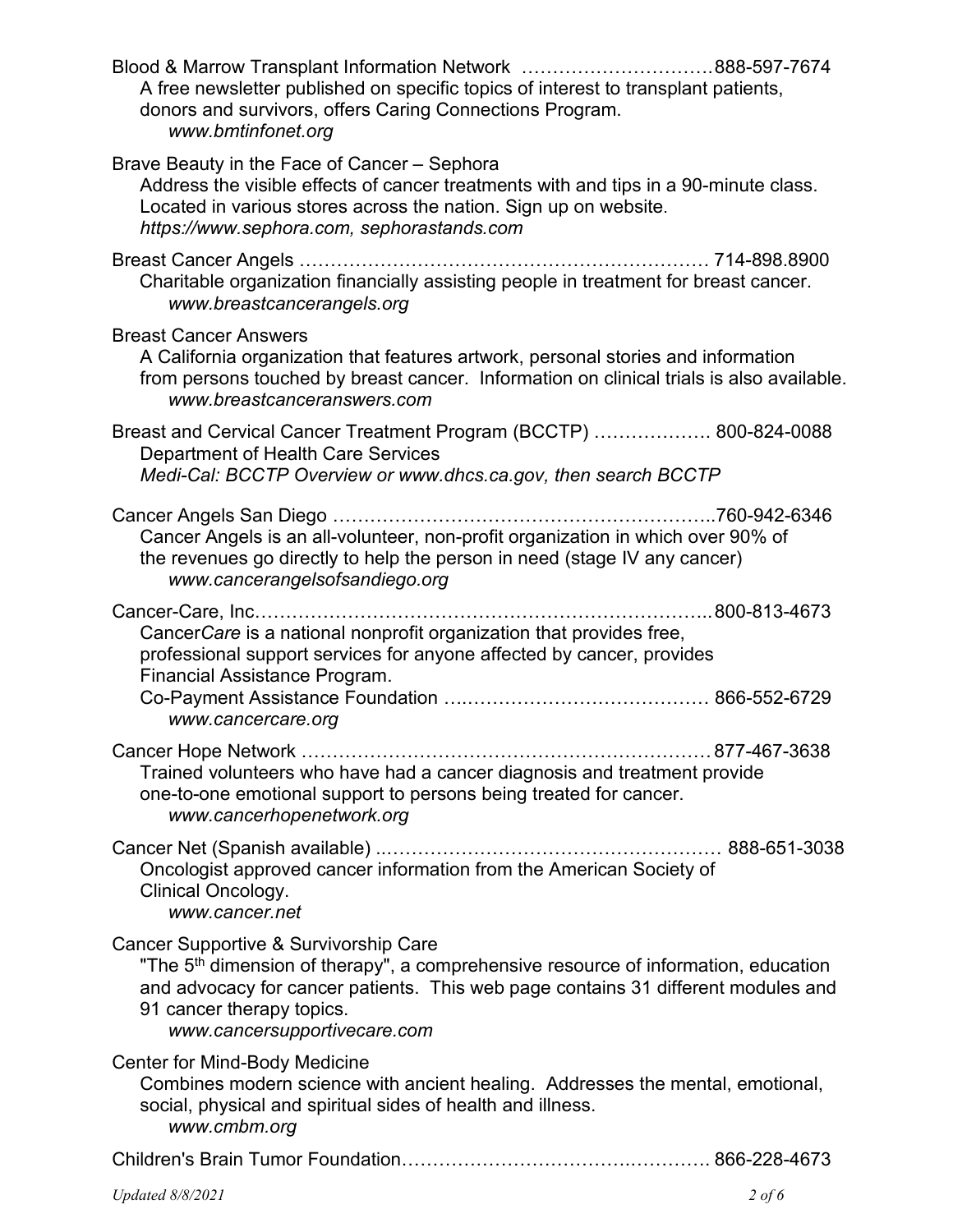| Comprehensive site offering educational information and tips for hospitalization,<br>going home, school issues, summer camps and more.<br>www.cbtf.org                                                                                                                        |
|-------------------------------------------------------------------------------------------------------------------------------------------------------------------------------------------------------------------------------------------------------------------------------|
| Cleaning for A Reason Foundation (free cleaning service for women currently in active<br>treatment for cancer). Apply online.<br>www.cleaningforareason.org, or email: info@cleaningforareason.org                                                                            |
| Provides direct financial assistance to the families of children with cancer for expenses<br>not covered by insurance or public agencies.<br>www.connerscause.org                                                                                                             |
| Coping with Cancer<br>www.copingmag.com                                                                                                                                                                                                                                       |
| Specializes in travel issues for cancer patients and bone marrow donors.<br>www.corpangelnetwork.org                                                                                                                                                                          |
| Feel More Like You - Walgreens<br>Features pharmacists and beauty consultants who are specially trained to help people<br>better manage internal and visible side effects from cancer treatment.<br>https://www.walgreens.com/topic/specialty-pharmacy/feel-more-like-you.jsp |
| Helps cancer patients with fertility issues.<br>https://www.livestrong.org/what-we-do/program/fertility                                                                                                                                                                       |
| Partners anyone, any age, any gender, anywhere and any cancer type<br>seeking support with someone just like them - a "Mentor Angel", a cancer<br>survivor or caregiver who has faced the same type of cancer.<br>https://imermanangels.org                                   |
| Promotes education for patients and physicians; provides a quarterly newsletter.<br>www.myeloma.org                                                                                                                                                                           |
| Kidney Cancer Association (multiple languages)800-850-9132<br>Provides medical research information and advocacy for kidney cancer patients.<br>https://www.kidneycancer.org/                                                                                                 |
| Provides educational materials on leukemia, lymphoma and multiple myeloma.<br>Offers a blood cancer patient and family support group, a patient mentoring<br>program and intermittent financial assistance.<br>www.lls.org                                                    |
| Enhances the quality of life for those living with, through, and beyond cancer.<br>www.livestrong.org                                                                                                                                                                         |
| Provides support, information, and advocacy regarding lung cancer survivorship.<br>Newsletter, "phone buddies" peer support, phone groups and resources available.<br>www.lungcanceralliance.org                                                                              |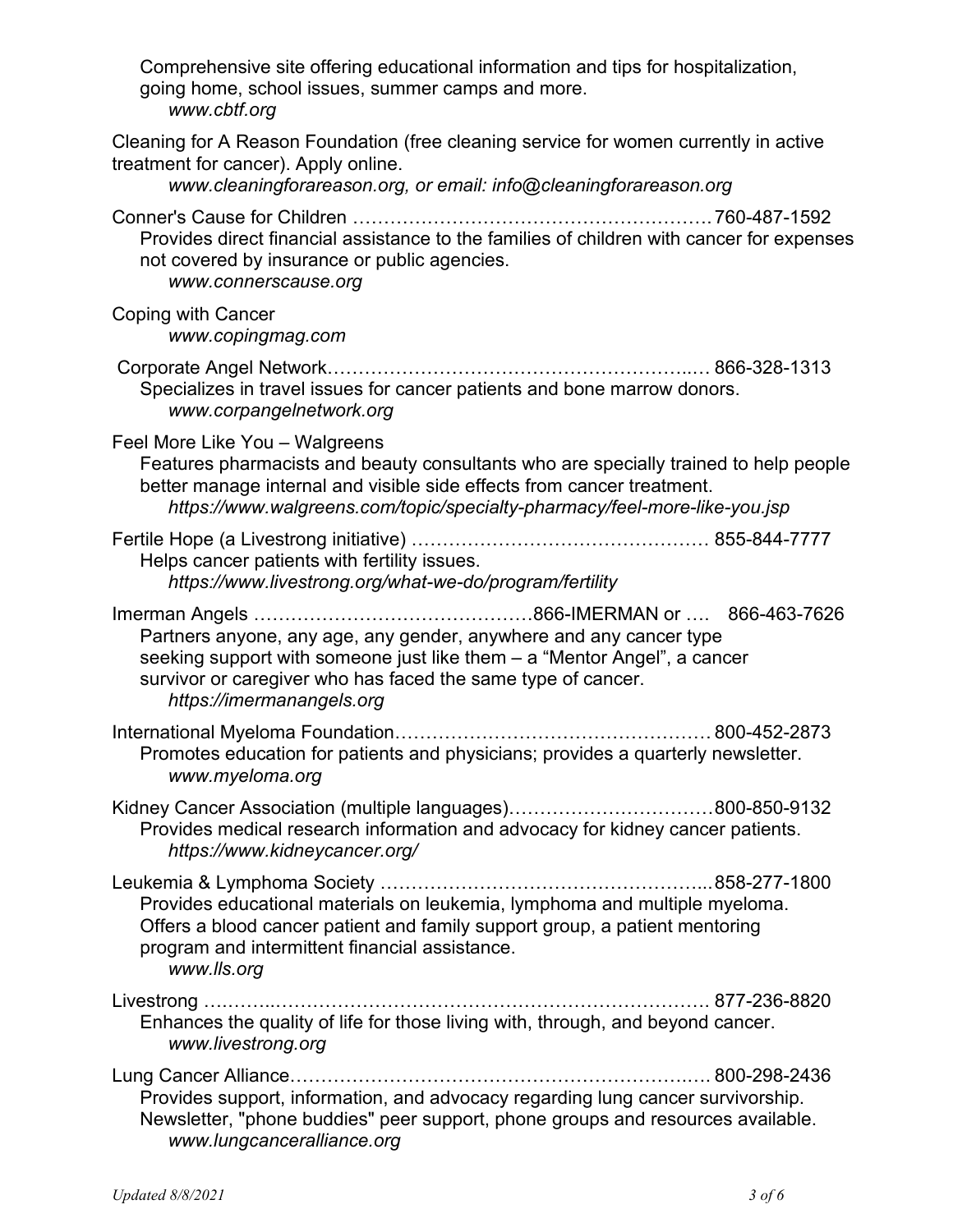| Free hotline and newsletter for patients, family members and health providers. A<br>"buddy" program links newly diagnosed patients with experienced patients to<br>provide support and encouragement.<br>www.lymphoma.org                                                                                                                                                                                                                             |
|-------------------------------------------------------------------------------------------------------------------------------------------------------------------------------------------------------------------------------------------------------------------------------------------------------------------------------------------------------------------------------------------------------------------------------------------------------|
| Grants wishes to seriously ill children. Call for more information.<br>www.makeawish-sd.org                                                                                                                                                                                                                                                                                                                                                           |
| Multiple Myeloma Research Foundation<br>www.multiplemyeloma.org                                                                                                                                                                                                                                                                                                                                                                                       |
| Multiple Myeloma Support Group (La Jolla) Support group information  760-736-8230,<br>Provides support, education, and myeloma awareness. Info packet<br>available upon request.<br>http://sandiego.support.myeloma.org or email: sdmmsg@imfsupport.org                                                                                                                                                                                               |
| Provides information and peer support to bone marrow transplant patients and<br>their families.<br>http://www.nbmtlink.org                                                                                                                                                                                                                                                                                                                            |
| <b>National Brain Tumor Society</b><br>Provides patient support, educational material, and a national listing of brain tumor<br>survivors who offer support to other patients.<br>www.braintumor.org                                                                                                                                                                                                                                                  |
|                                                                                                                                                                                                                                                                                                                                                                                                                                                       |
| A comprehensive site for people wanting to know more about cancer prevention,<br>definitions and clinical trials. Contains information on treatment options, genetics,<br>supportive care and a kid's page.<br>www.cancer.gov                                                                                                                                                                                                                         |
| National Center for Complementary and Alternative Medicine888-644-6226<br>Provides the latest news, events and clinical trials in complementary medicine.<br>Sponsor of research, conducts clinical investigations and serves as a public<br>information clearinghouse. General information packages are available from the<br>NCCAM, which includes position papers from the NCI on specific types of<br>alternative therapies.<br>www.nccam.nih.gov |
| Supports research conducted by a network of institutions on the cancers of infants,<br>children and young adults. Provides resources, information about treatment and coping.<br>www.curesearch.org                                                                                                                                                                                                                                                   |
| National Coalition for Cancer Survivorship (Spanish available)877-622-7937<br>Provides information and resources on cancer support, advocacy and quality of life.<br>Addresses survivorship issues such as insurance, job discrimination and access to care.<br>www.canceradvocacy.org                                                                                                                                                                |

marrow donor volunteers nationwide. Unrelated donors are identified for marrow transplants for a variety of cancers. *www.bethematch.org*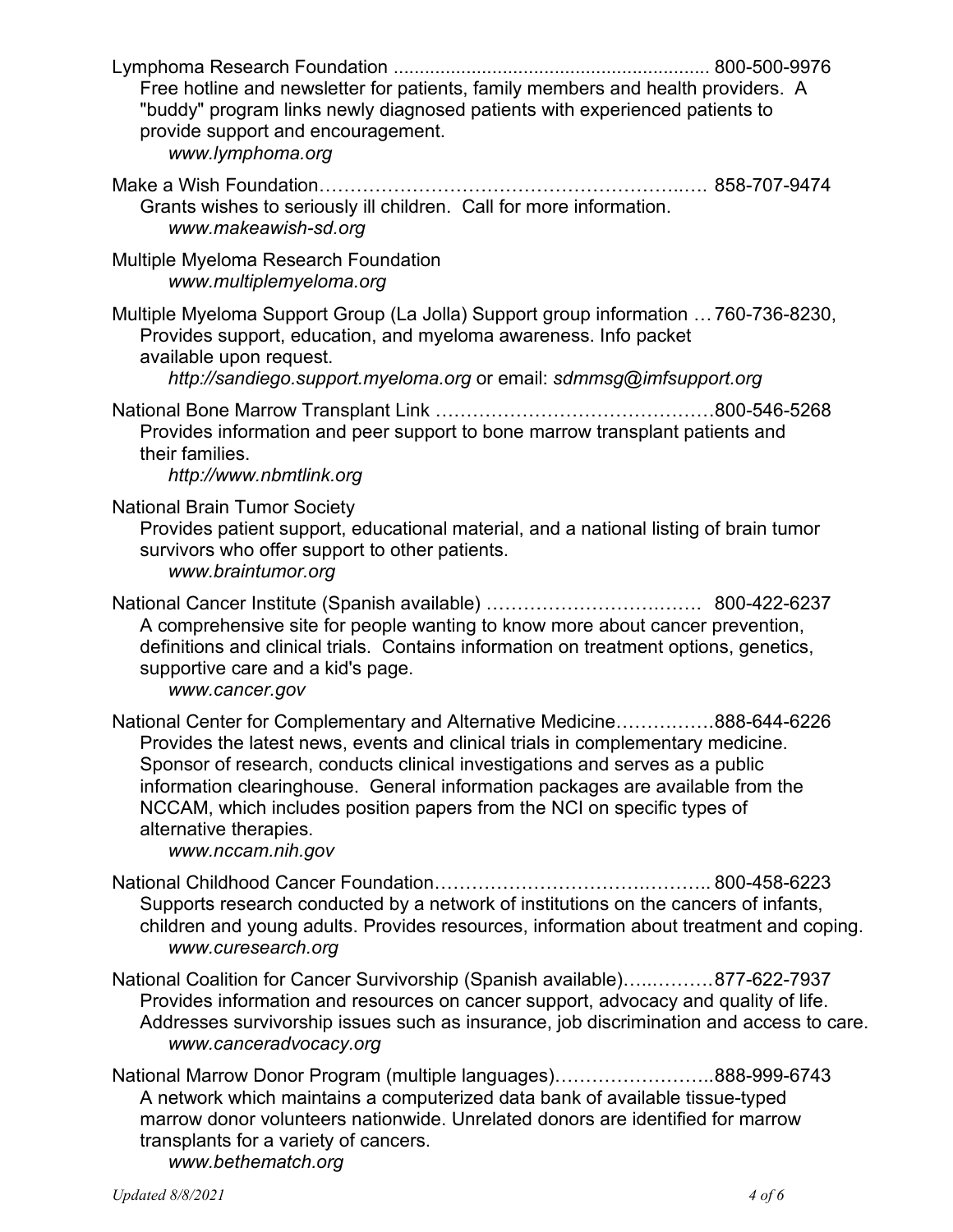| Provides education about ovarian cancer to the public.<br>www.ovarian.org                                                                                                                                                      |
|--------------------------------------------------------------------------------------------------------------------------------------------------------------------------------------------------------------------------------|
| The mission of this group is to unite and organize persons in the effort to overcome<br>ovarian cancer. Provides a free quarterly newsletter.<br>www.ocrfa.org                                                                 |
| Provides disease information and support resources<br>https://www.pancan.org/                                                                                                                                                  |
| Patient Advocates for Advanced Cancer Treatment  619-453-1477<br>Provides a newsletter and in-depth information packet regarding prostate cancer.<br>www.paact.help                                                            |
| The Pink Fund<br>Provides financial support to help meet basic needs, decrease stress levels and allow<br>breast cancer patients to focus on healing while improving survivorship.<br>http://thepinkfund.org                   |
| Offers monthly support groups, information and referral, and provides financial<br>assistance for monthly expenses.<br>www.sdbtf.org                                                                                           |
| <b>Shades of Pink Foundation</b><br>Provides temporary monetary assistance to women who are experiencing financial<br>distress as the result of a breast cancer diagnosis.<br>www.shadesofpinkfoundation.org                   |
| Southern Caregiver Resource Center 800-827-1008 or  858-268-4432<br>Provides support and help for persons caring for an adult afflicted with<br>a serious disease or brain injury.<br>http://caregivercenter.org               |
| Provides a breast cancer helpline staffed by oncology social workers, information and<br>referral, and financial assistance for patients in active breast cancer treatment.<br>www.komen.org                                   |
| Vital Options International (formerly for youth, now open to all ages) 818-508-5657<br>Provides information, education and support to people with cancer.<br>www.vitaloptions.org                                              |
| The Women's Cancer Fund<br>The Women's Cancer Fund provides financial assistance for rent or utility expenses for<br>women in active cancer treatment.<br>http://cancerrecoveryusa.org/receive-hope/pink-diamond-fund          |
| <b>Triage Cancer</b><br>Providing free education on the practical and legal issues that arise after a cancer<br>diagnosis. Offers educational events, resources, materials, and consultation.<br>https://www.triagecancer.org/ |
|                                                                                                                                                                                                                                |